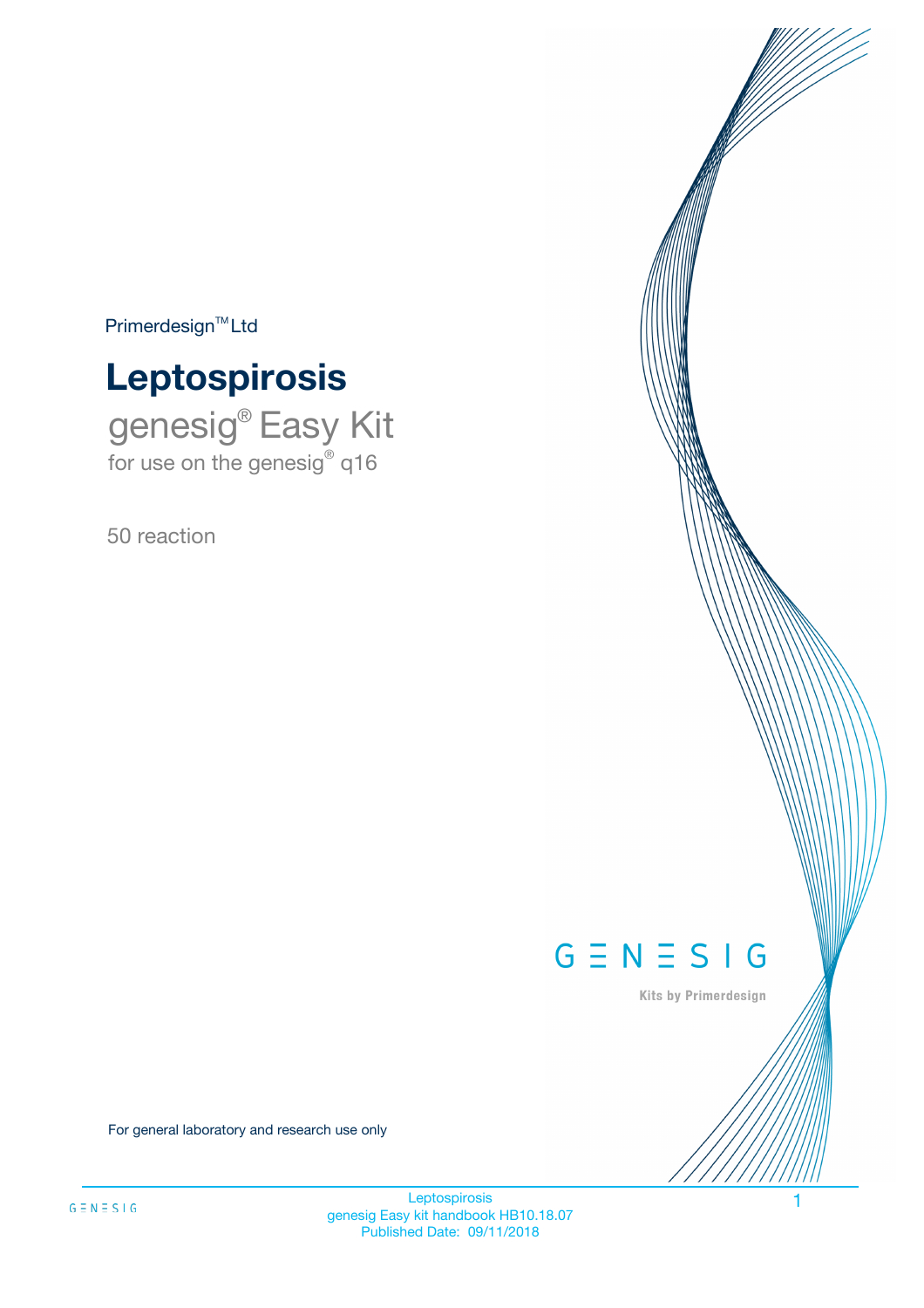# genesig® Easy: at a glance guide

#### **For each DNA test**

| Component                  | <b>Volume</b> | Lab-in-a-box pipette |  |
|----------------------------|---------------|----------------------|--|
| Leptospirosis reaction mix | 10 µl         |                      |  |
| <b>Your DNA sample</b>     | 10 µl         |                      |  |

#### **For each positive control**

| Component                  | Volume   | Lab-in-a-box pipette |  |
|----------------------------|----------|----------------------|--|
| Leptospirosis reaction mix | $10 \mu$ |                      |  |
| Positive control template  | $10 \mu$ |                      |  |

#### **For each negative control**

| Component                  | <b>Volume</b>   | Lab-in-a-box pipette |  |
|----------------------------|-----------------|----------------------|--|
| Leptospirosis reaction mix | 10 <sub>µ</sub> |                      |  |
| <u>Water</u>               | 10 <sub>µ</sub> |                      |  |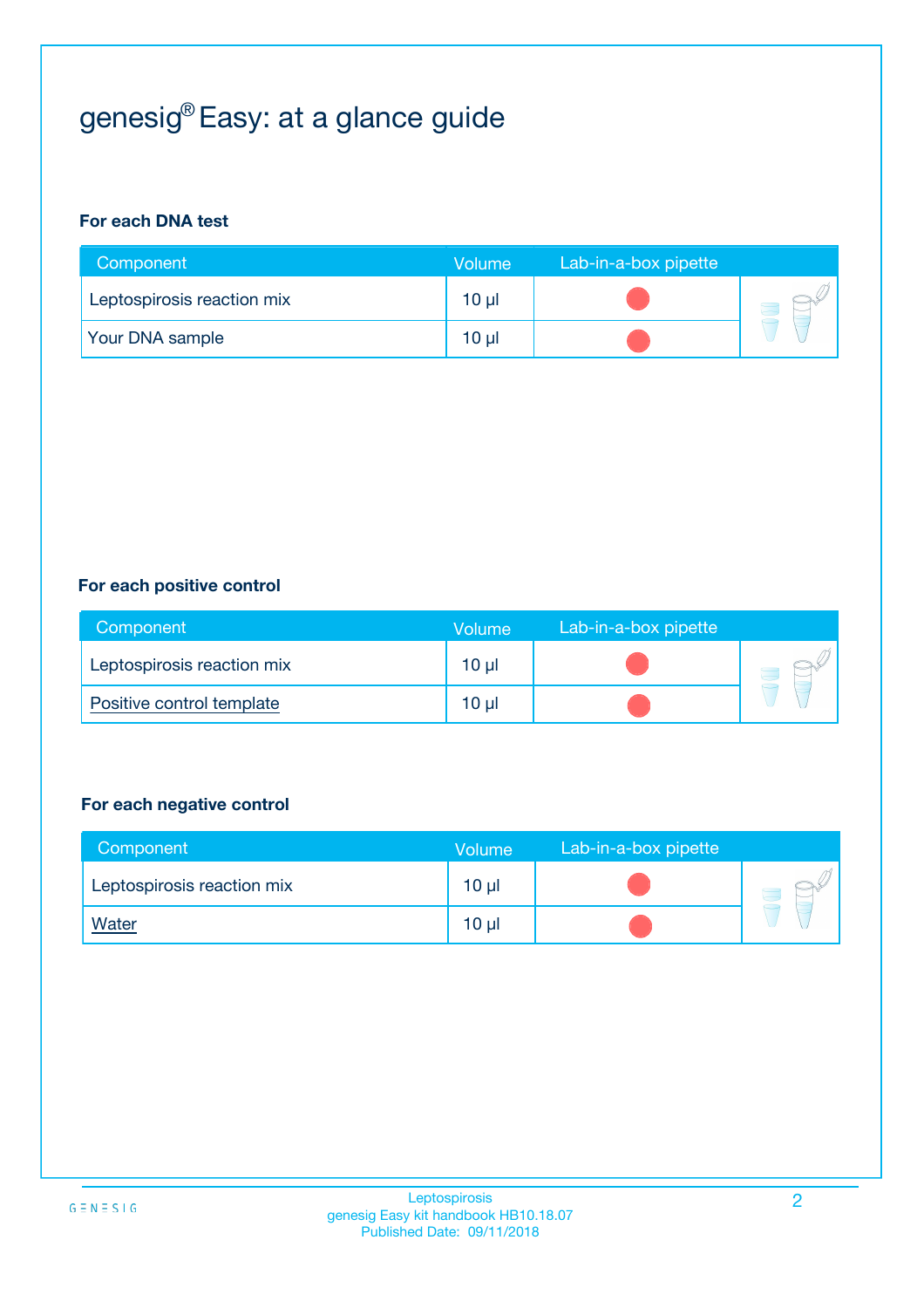# Kit Contents



# Reagents and equipment to be supplied by the user

#### **genesig® q16 instrument**

#### **genesig® Easy Extraction Kit**

This kit is designed to work well with all processes that yield high quality RNA and DNA but the genesig Easy extraction method is recommended for ease of use.

#### **genesig® Lab-In-A-Box**

The genesig Lab-In-A-Box contains all of the pipettes, tips and racks that you will need to use a genesig Easy kit. Alternatively if you already have these components and equipment these can be used instead.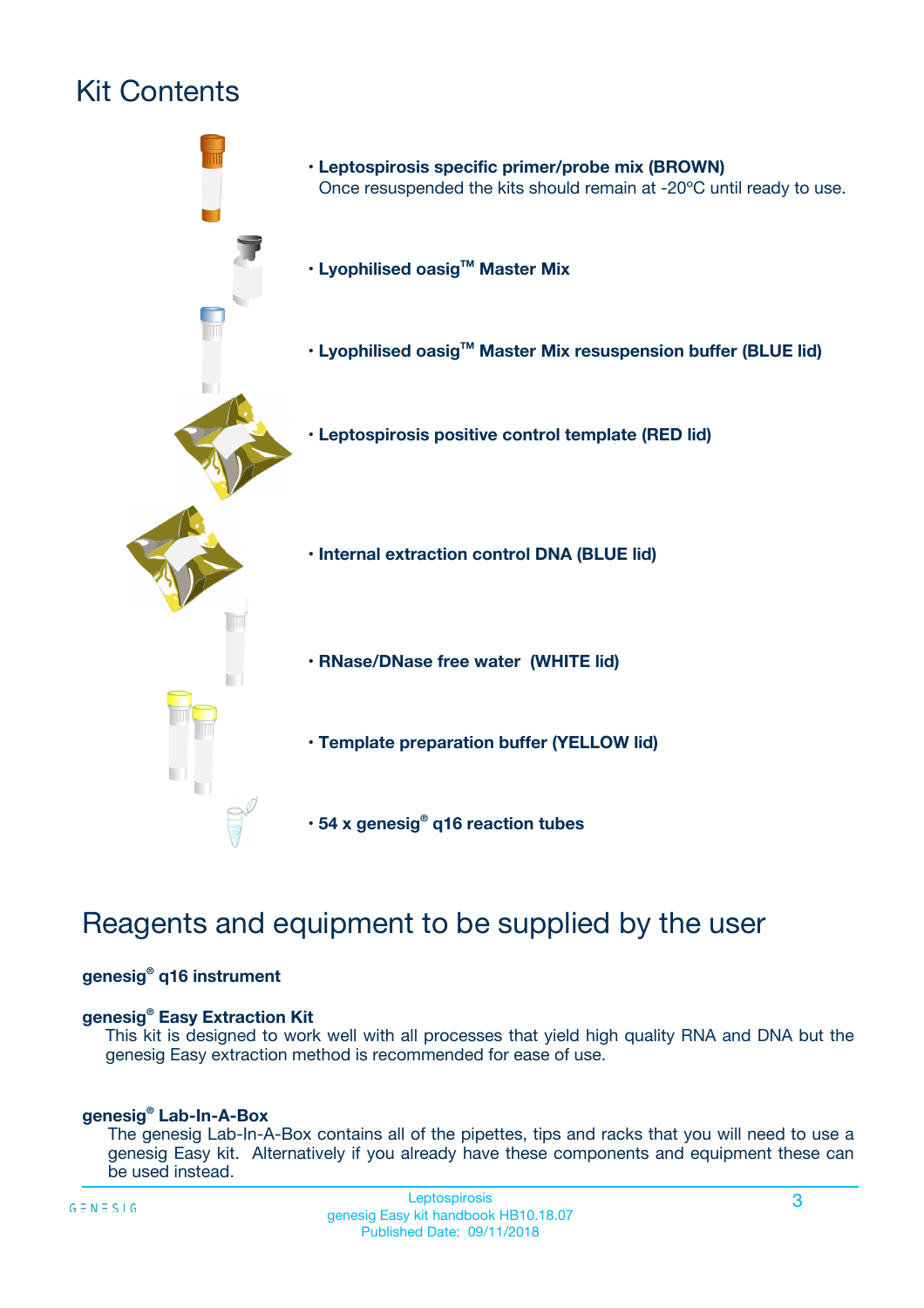# Step-by-step guide

### 1. Create your reaction mix



Use the blue pipette to transfer 500µl**\*** of the oasig Master Mix resuspension buffer into the tube of lyophilised oasig Master Mix and mix well by gently swirling. Then transfer all of that master mix into the brown tube labelled Leptospirosis primers/probe.

**\***Transfering 525µl of the oasig Master Mix resuspension buffer to your oasig Master Mix (instead of the 500µl recommended above) will enable you to take full advantage of the 50 reactions by accounting for volume losses during pipetting. In order to do so with the genesig Easy fixed volume pipettes use 1x blue, 2x red and 1x grey pipettes to make the total volume. Please be assured that this will not adversely affect the efficiency of the test.

Cap and shake tube to mix. A thorough shake is essential to ensure that all components are resuspended. **Failure to mix well can produce poor kit performance.**

Leave to stand for 5 minutes. Now your reaction mix is ready to use.

Store the reaction mix in the freezer from hereon.

#### Top tip

- Ensure that the reaction mix is mixed thoroughly before each use by shaking.
- Once resuspended do not expose genesig Easy kit to temperatures above -20°C for longer than 30 minutes at a time.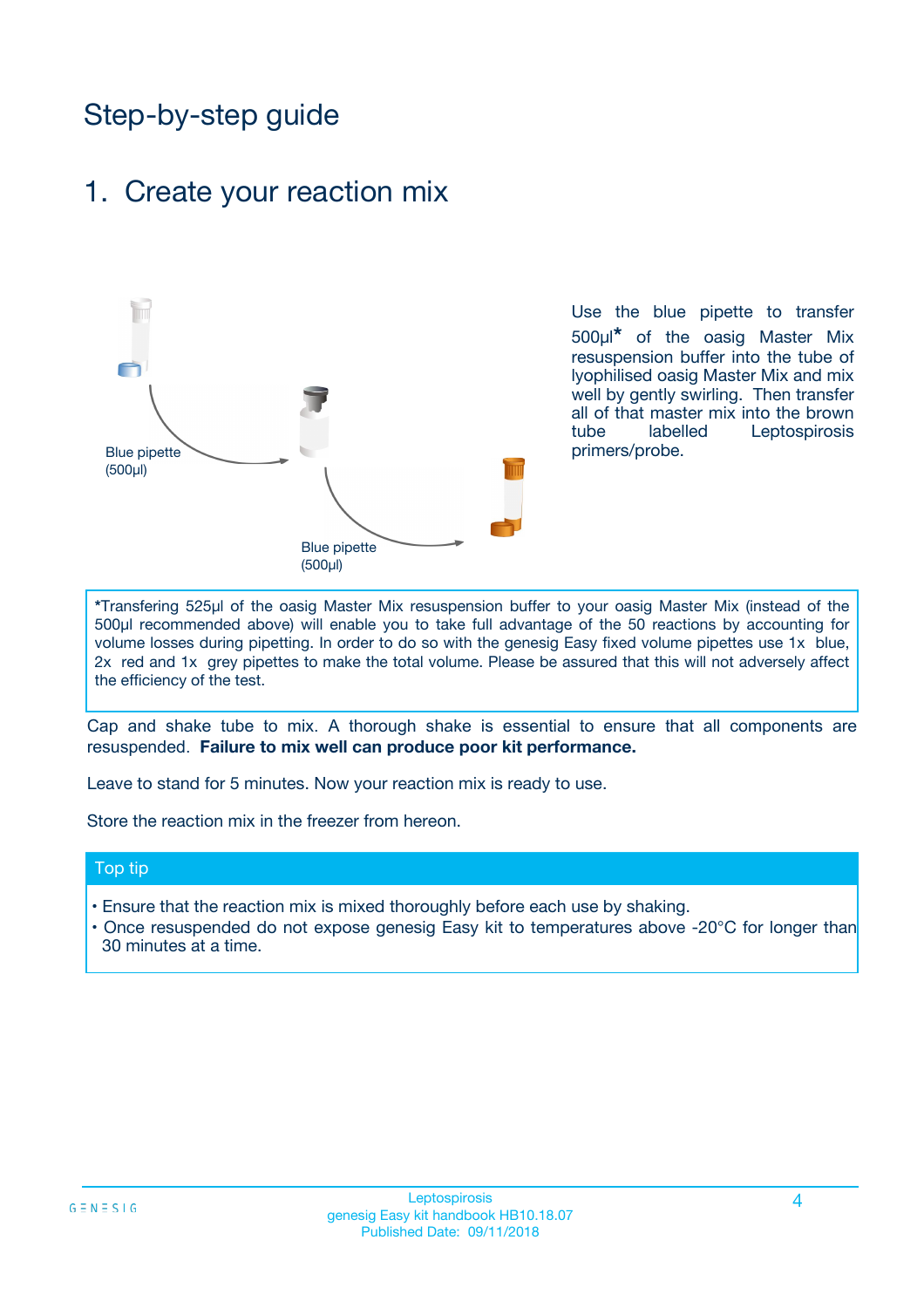# 2. Internal extraction control



Use the blue pipette to transfer 1000µl (2 x 500µl) of template preparation buffer into the Internal Extraction Control DNA tube. Cap and shake tube to mix.

Your kit contains Internal Extraction Control DNA. This is added to your biological sample at the beginning of the DNA extraction process. It is extracted along with the DNA from your target of interest. The q16 will detect the presence of this Internal Extraction Control DNA at the same time as your target. This is the ideal way to show that your DNA extraction process has been successful.

#### **If you are using an alternative extraction kit:**

Use the red pipette to transfer 10µl of Internal Extraction Control DNA to your sample **after** the lysis buffer has been added then follow the rest of the extraction protocol.

#### **If you are using samples that have already been extracted:**

Use the grey pipette to transfer 5µl of Internal Extraction Control DNA to your extracted sample.

### 3. Add reaction mix to all reaction tubes



For every reaction to be run, use the red pipette to add 10µl of your Leptospirosis reaction mix to every tube.

#### Top tip

- Always pipette the reaction mix directly into the bottom of the tube.
- You can label the tube lids to aid your reaction setup but avoid labelling tube sides.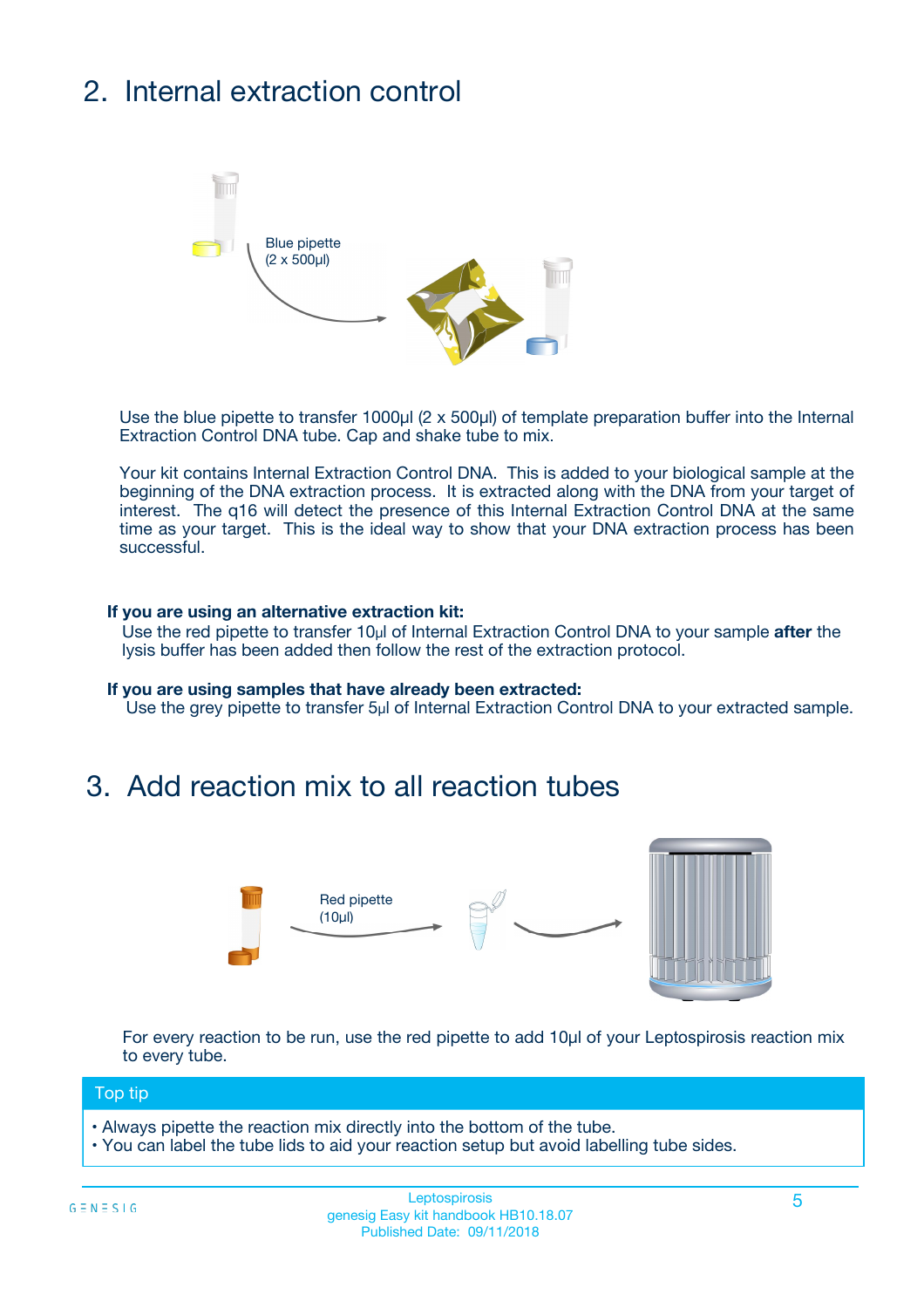### 4. Negative control



For each test you will require a negative control. Instead of DNA, water is used. This sample should typically prove negative thus proving that all of your positive samples really are positive.

To create a negative control reaction simply use the red pipette to add 10µl of the water to the required reaction tubes. Close these tubes after adding the water.

Because some genesig kit targets are common in the environment you may occasionally see a "late" signal in the negative control. The q16 software will take this into account accordingly.

#### Top tip

**•** Always add the water to the side of the tube to reduce the introduction of bubbles.

### 5. Set up a test



For each sample you wish to analyse, use the red pipette to add 10µl of your DNA sample to the required reaction tubes. Close these tubes after adding the sample. Always change pipette tips between samples.

#### Top tip

**•** Always add the DNA sample to the side of the tube to reduce the introduction of bubbles.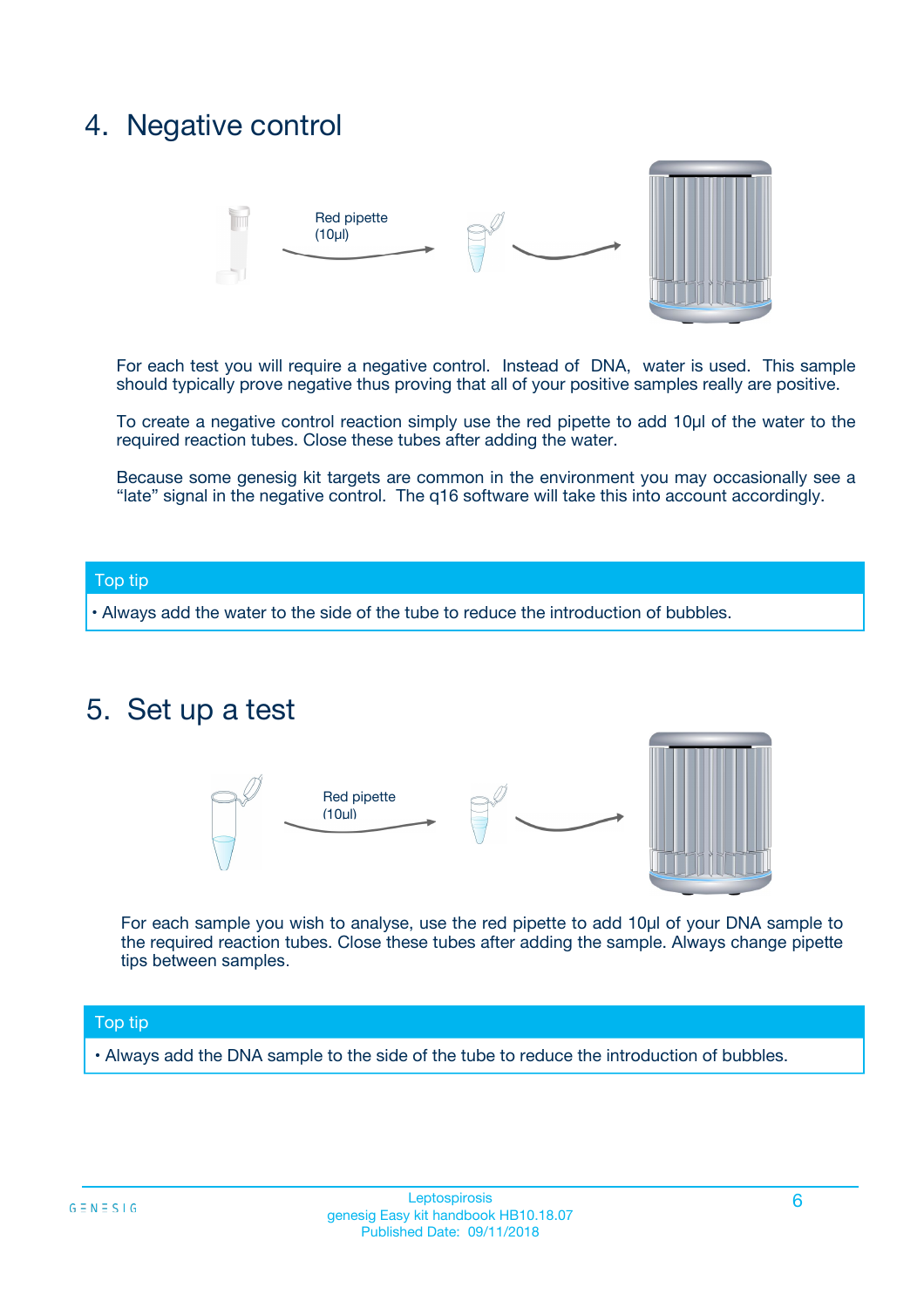### 6. Positive control



Use the blue pipette to transfer 1000µl (2 x 500µl) of template preparation buffer into the positive control template tube. Cap and shake tube to mix.

Each time you run a test you will require a positive control. This is a small portion of DNA from your target of interest. It serves two purposes:

1. It will always test positive so it shows that everything is working as it should be.

2. The q16 software knows how much DNA is present in the positive control. So it can automatically compare your sample of interest with the positive control to calculate the amount of target DNA in your sample.

To create a positive control reaction, simply use 10µl of the positive control instead of your DNA sample.



Take great care when setting up your positive control. The positive control template has the potential to give you a false positive signal in your other samples. Set positive controls up last after all other sample tubes are closed. Always change pipette tips between samples. You may even choose to set up positive controls in a separate room.

#### Top tip

**•** Always add the positive control to the side of the tube to reduce the introduction of bubbles.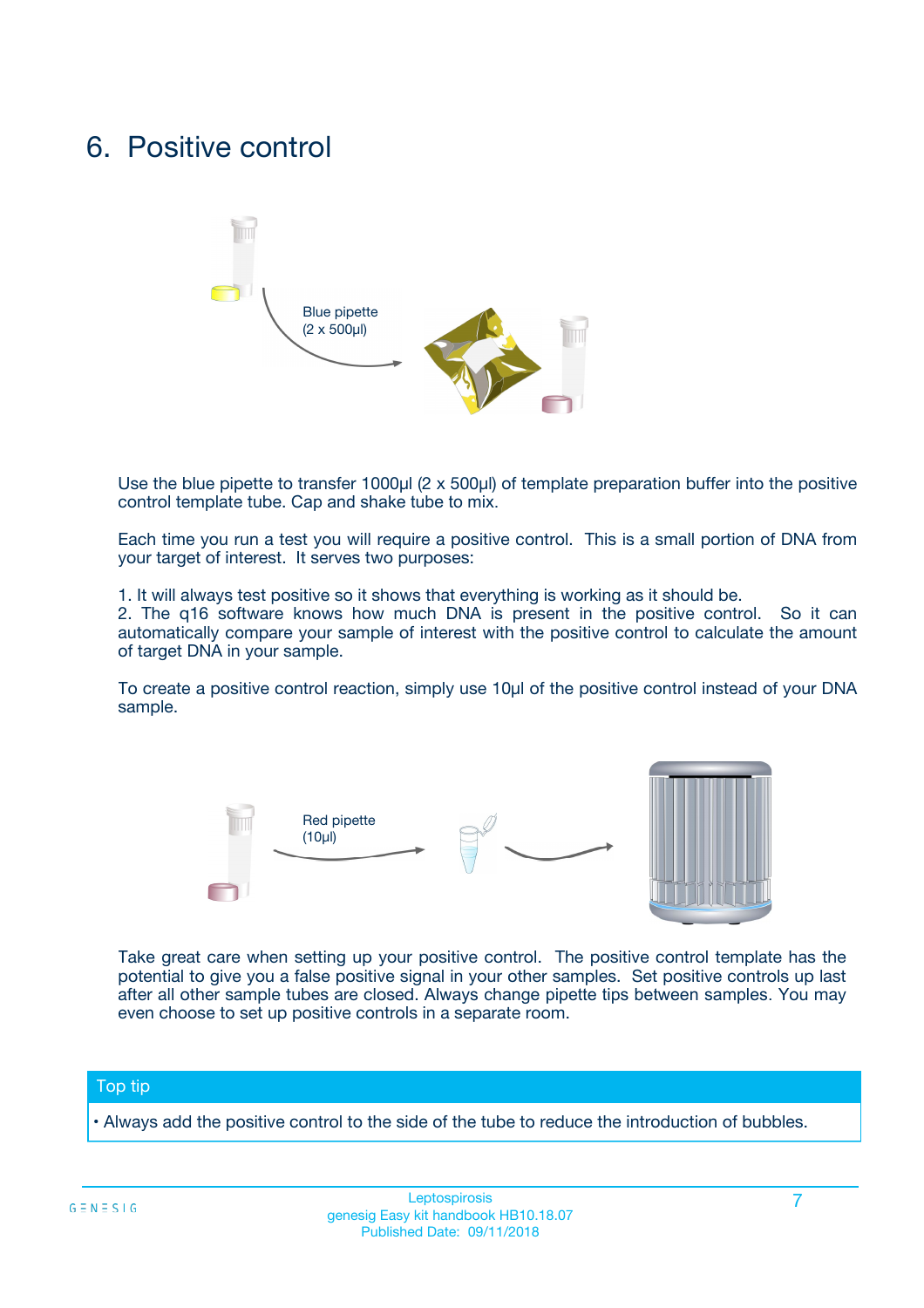# 7. Running the test

Place the tubes into the correct positions in your q16 as defined by the software, this may include positioning of empty tubes to ensure that the q16 lid is balanced. The run can then be started.

| qenesig q16 PCR software - 1.2                                               |                                   | $\Box$                                                                                          |
|------------------------------------------------------------------------------|-----------------------------------|-------------------------------------------------------------------------------------------------|
| $\vert \cdot \vert$<br>Unsaved (New Experiment 2<br><b>Open Experiments:</b> | <b>D</b> Open<br>R <sub>New</sub> | Save<br>Save As<br><b>C</b> Close<br><b>&amp; Configuration</b><br>$G \equiv N \equiv S \mid G$ |
| <b>Setup</b><br><b>Results</b><br>Stages:                                    |                                   |                                                                                                 |
| <b>Notes</b>                                                                 | <b>Samples</b>                    | <b>Tests</b>                                                                                    |
| <b>Name and Details</b>                                                      | Name<br>Color                     | Note<br>Color<br>Note<br>Name                                                                   |
| New Experiment 2017-10-26 11:06                                              | Sample 1                          | ÷<br>条<br>Test 1                                                                                |
| Kit type: genesig® Easy Target Detection kit                                 | Sample 2                          |                                                                                                 |
| Instrument Id.:                                                              | Sample 3                          | $\qquad \qquad \blacksquare$<br>$\qquad \qquad \blacksquare$                                    |
| <b>Run Completion Time:</b>                                                  | Sample 4                          |                                                                                                 |
| <b>Notes</b><br><b>A</b><br>$\overline{\mathbf v}$                           | Sample 5                          | ♦<br>4<br>÷<br>₩                                                                                |
| <b>Well Contents</b>                                                         |                                   | <b>Run</b>                                                                                      |
| Pos.<br>Test                                                                 | Sample                            | <b>Run Status</b>                                                                               |
| Test 1<br>$\blacktriangleleft$                                               | Negative Control                  | $\blacktriangle$                                                                                |
| $\overline{2}$<br>Test 1                                                     | <b>Positive Control</b>           |                                                                                                 |
| $\overline{\mathbf{3}}$<br>Test 1                                            | Sample 1                          | Show full log                                                                                   |
| Test 1<br>4                                                                  | Sample 2                          |                                                                                                 |
| 5<br>Test 1                                                                  | Sample 3                          | <b>Run Control</b>                                                                              |
| Test 1<br>6                                                                  | Sample 4                          |                                                                                                 |
| $\overline{7}$<br>Test 1                                                     | Sample 5                          |                                                                                                 |
| 8                                                                            |                                   | $\triangleright$ Start Run<br>Abort Run                                                         |
| <b>JOD FURTY TUDE TO BUILDED IN</b>                                          |                                   | $\overline{\mathbf{v}}$                                                                         |

#### Top tip

- Before loading tubes into the q16, check for bubbles! Flick the bottom of the tubes to remove any bubbles that may have formed during the test setup.
- Apply centrifugal force with a sharp wrist action to ensure all solution is at the bottom of the reaction tube.
- When repeating a test you can use a previous file as a template by clicking 'open' then selecting File name > Files of Type > Experiment file as template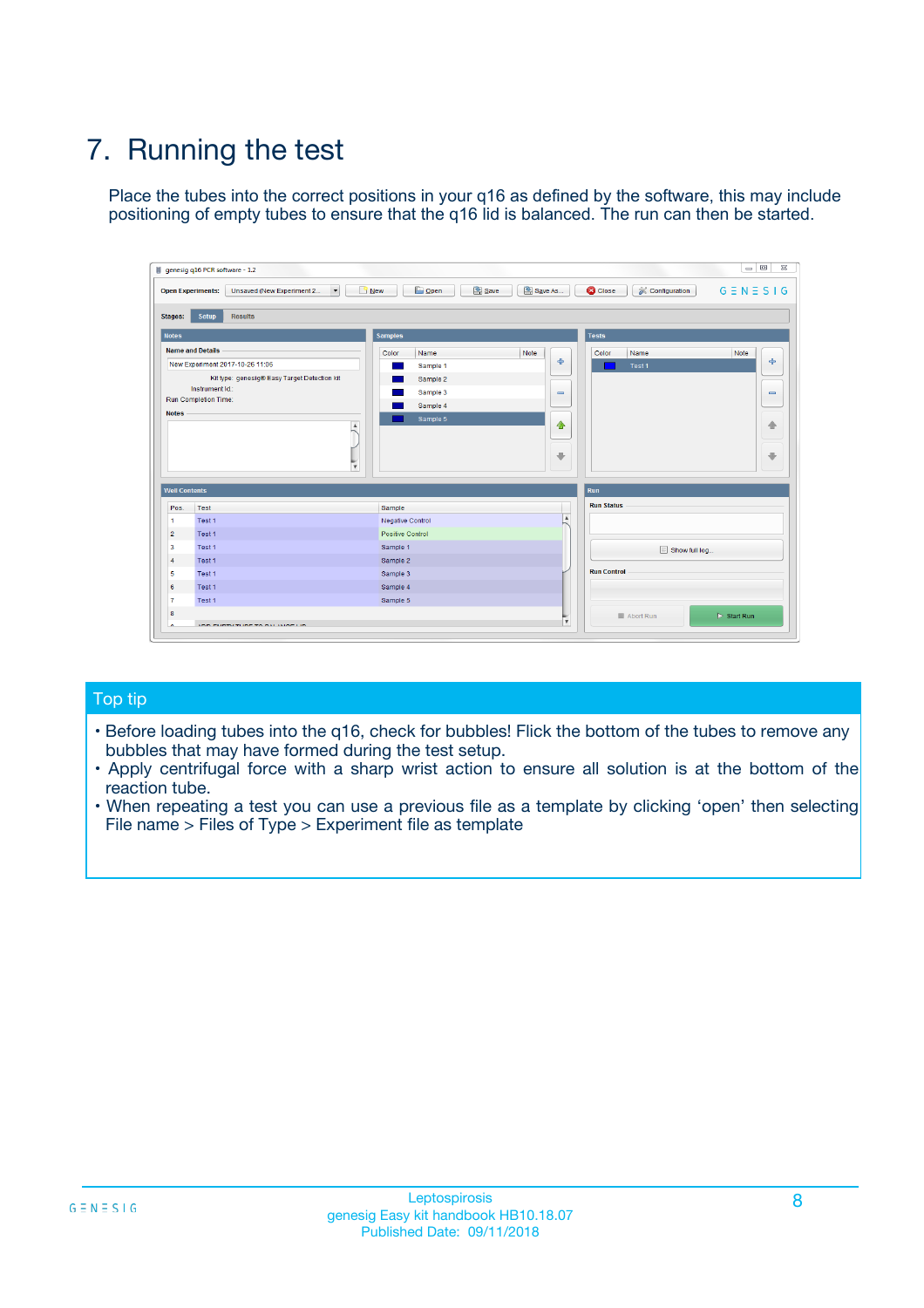## What do my results mean?

Analysis of your data is carried out automatically by the genesig q16. The following information is designed to help you fully understand a result or to troubleshoot:

### "Positive"

#### **Explanation**

Your sample has produced a positive result. Your target of interest is present and you can use the reported quantity.

"Negative"

#### **Explanation**

Your sample has produced a negative result. The target is not present in your sample.

### "Test contaminated"

#### **Explanation**

The Negative Control should be completely free of any DNA. If you see this error message it means that at some point during the setup, the Negative Control has been contaminated with DNA and has given a positive signal. This contamination has invalidated the test. The Positive Control and your test samples are both possible sources of contaminating DNA. The genesig q16 reaction tubes from previous runs will also contain very high amounts of DNA so it is important that these are carefully disposed of after the run is completed and NEVER OPENED. It may be the case that your kits have become contaminated which will lead to the same problem occurring repeatedly.

#### **Solutions**

1. Clean your working area using a commercial DNA remover solution to ensure the area is DNA free at the start of your run and re-run the test

2. If the problem persists then the kit has become contaminated and it will have to be discarded and replaced with a new kit. When you open the new kit, run a simple test to show that changing the kit has solved the problem. Prepare a test which includes only the Positive Control, the Negative Control and one 'mock sample'. For the 'mock sample' add water instead of any sample DNA. The result for the Negative Control and the mock sample should be negative indicating that contamination is no longer present.

#### **Preventive action**

An ideal lab set-up has a 'Clean area' where the test reagents are prepared and a 'sample area' where DNA samples and the Positive Control template are handled. The best workflow involves setting up all the test components (excluding the positive control template) in the clean area and then moving the tests to the sample area for sample and Positive Control addition. If this method is followed then the kit components are always kept away from possible sources of contamination. For extra security the Negative Control can be completely prepared and sealed in the clean area. All work areas should be decontaminated regularly with DNA remover.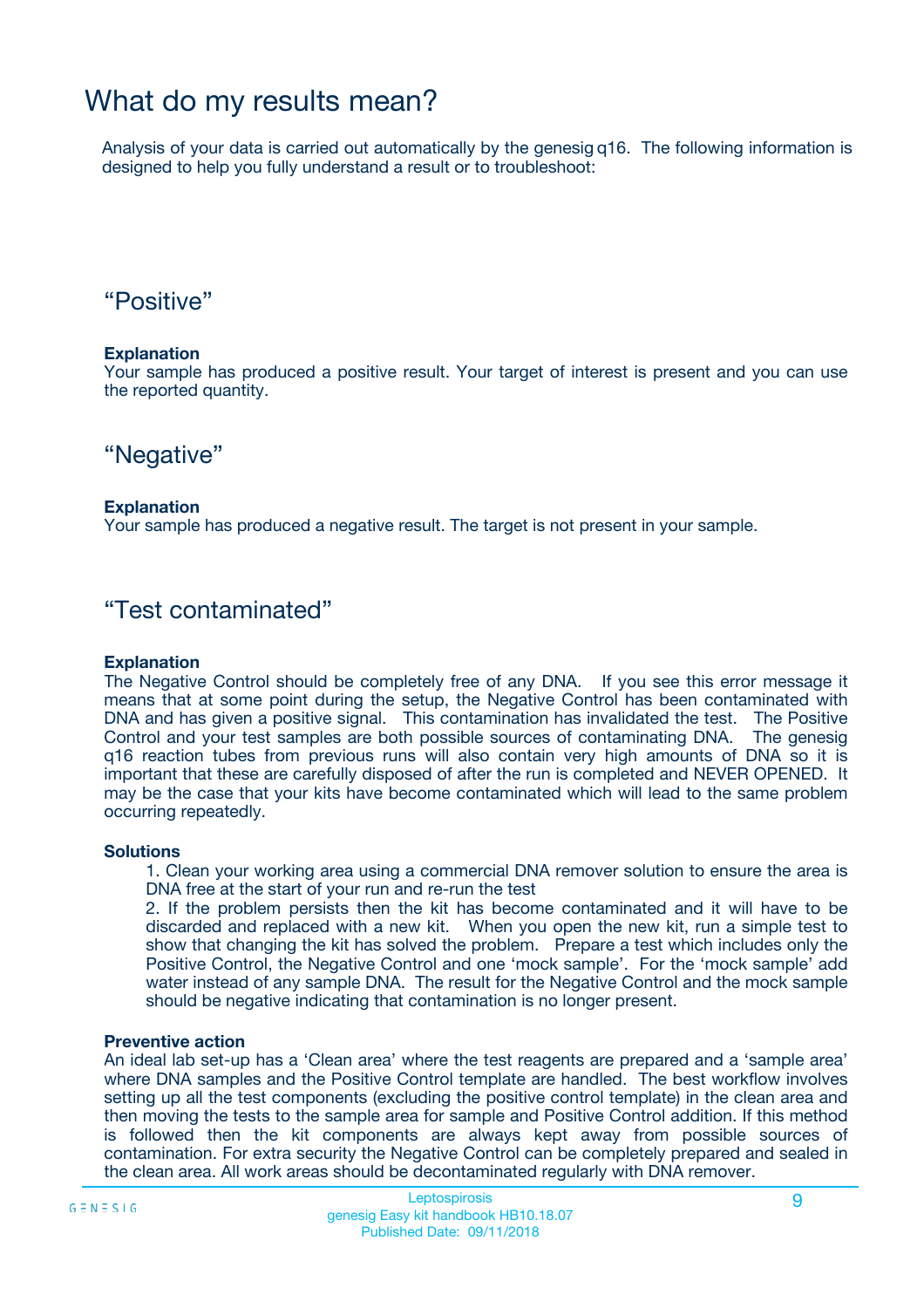### "Sample preparation failed"

#### **Explanation**

The test has failed because the quality of the sample was not high enough. The Internal Extraction Control component identifies whether the sample has been prepared correctly and is of suitable quality. This error message means that this quality control test has failed and the sample quality is not high enough for analysis.

#### **Solutions**

- 1. Check the sample preparation protocol for any user errors then repeat.
- 2. Poor quality samples can result from overloading the sample preparation protocol with too much starting material. Try reducing the amount of starting material then repeat.

3. Failing to add the Internal extraction Control DNA to your sample during the sample preparation protocol can also lead to a reported result of "sample preparation failed". Ensure that this step has not been overlooked or forgotten. If your samples are derived from an archive store or from a process separate from your genesig Easy extraction kit; you must add 5µl of Internal Extraction Control DNA into each 0.5ml of your sample to make it suitable for use on the q16.

### "Positive result, poor quality sample"

#### **Explanation**

The test is positive so if you are only interested in obtaining a 'present or absent' answer for your sample then your result is reliable. However, the test contains an Internal Extraction Control component that identifies if the sample is of high quality. This quality control test has failed and the sample is not therefore of high enough quality to accurately calculate the exact copy number of DNA present. If you require quantitative information for your sample then proceed with the solutions below.

#### **Solution**

For appropriate solutions, read the "Sample preparation failed" section of this handbook.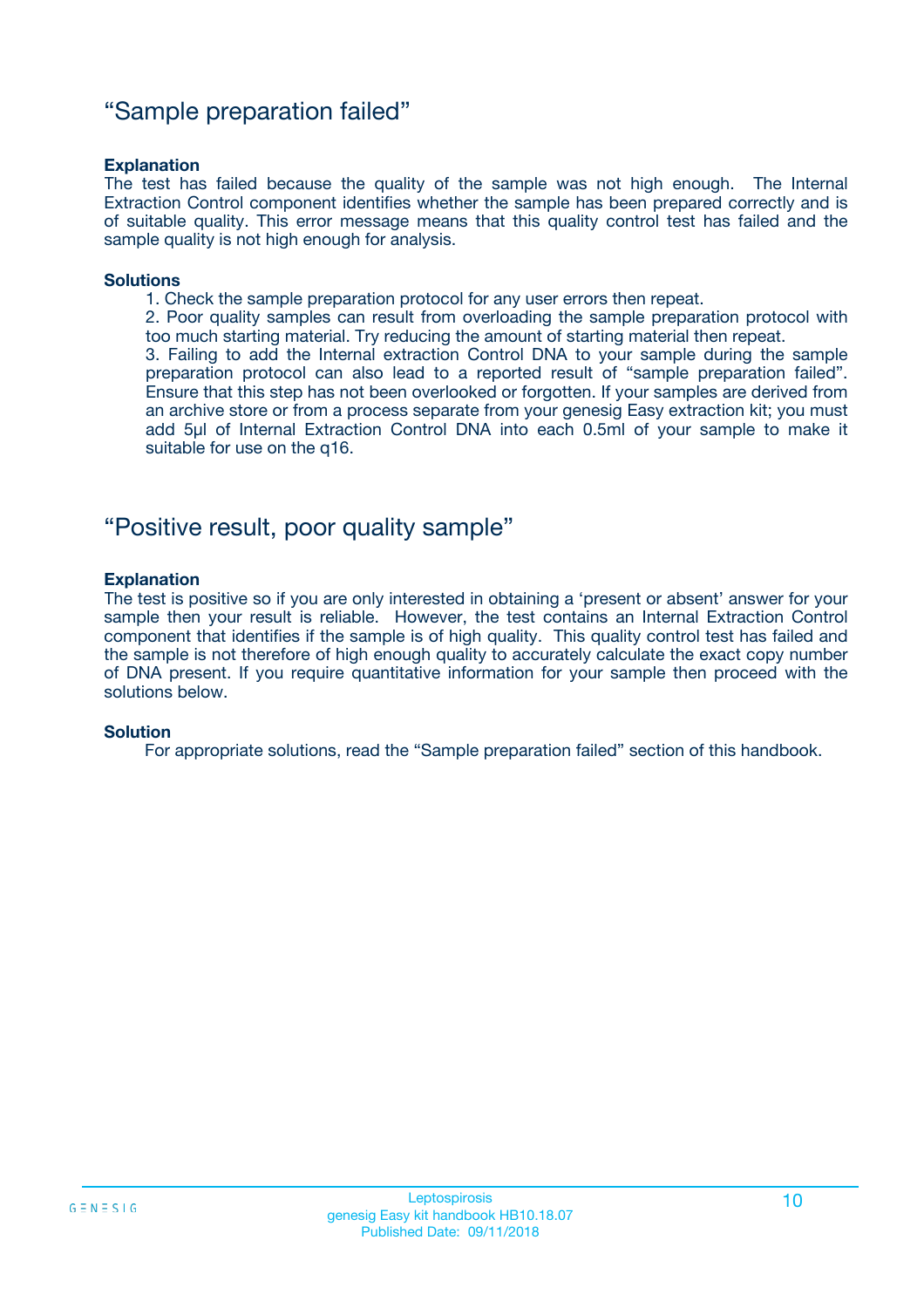### "Test failed"

#### **Explanation**

The test has failed because the Positive Control has not worked. The Positive Control is present to show that all aspects of the test are working correctly together. When this control test fails, the test as a whole is invalidated. This finding indicates that a problem has occurred in the reaction set-up part of the experiment and has nothing to do with sample preparation.

#### **Solutions**

- 1. Check the entire workflow and test set-up to look for any user errors, then repeat the test e.g. have the right colour pipettes and solutions been used with the correct tubes?
- 2. Ensure the positive and negative controls are inserted into the correct wells of your q16.

3. A component of the test may have 'gone off' due to handing errors, incorrect storage or exceeding the shelf life. When you open a new kit, run a simple test to show that changing the kit has solved the problem. Prepare a test which includes only the Positive Control, the Negative Control and one 'mock sample'. For the 'mock sample' add internal control template instead of any sample DNA. If the Positive Control works, the mock sample will now be called as a negative result.

### "Test failed and is contaminated"

#### **Explanation**

The Positive Control is indicating test failure, and the Negative Control is indicating test contamination. Please read the "Test Failed" and "Test contamination" sections of this technical support handbook for a further explanation.

#### **Solution**

For appropriate solutions, read both the "Test failed" and "Test contaminated" sections of this handbook.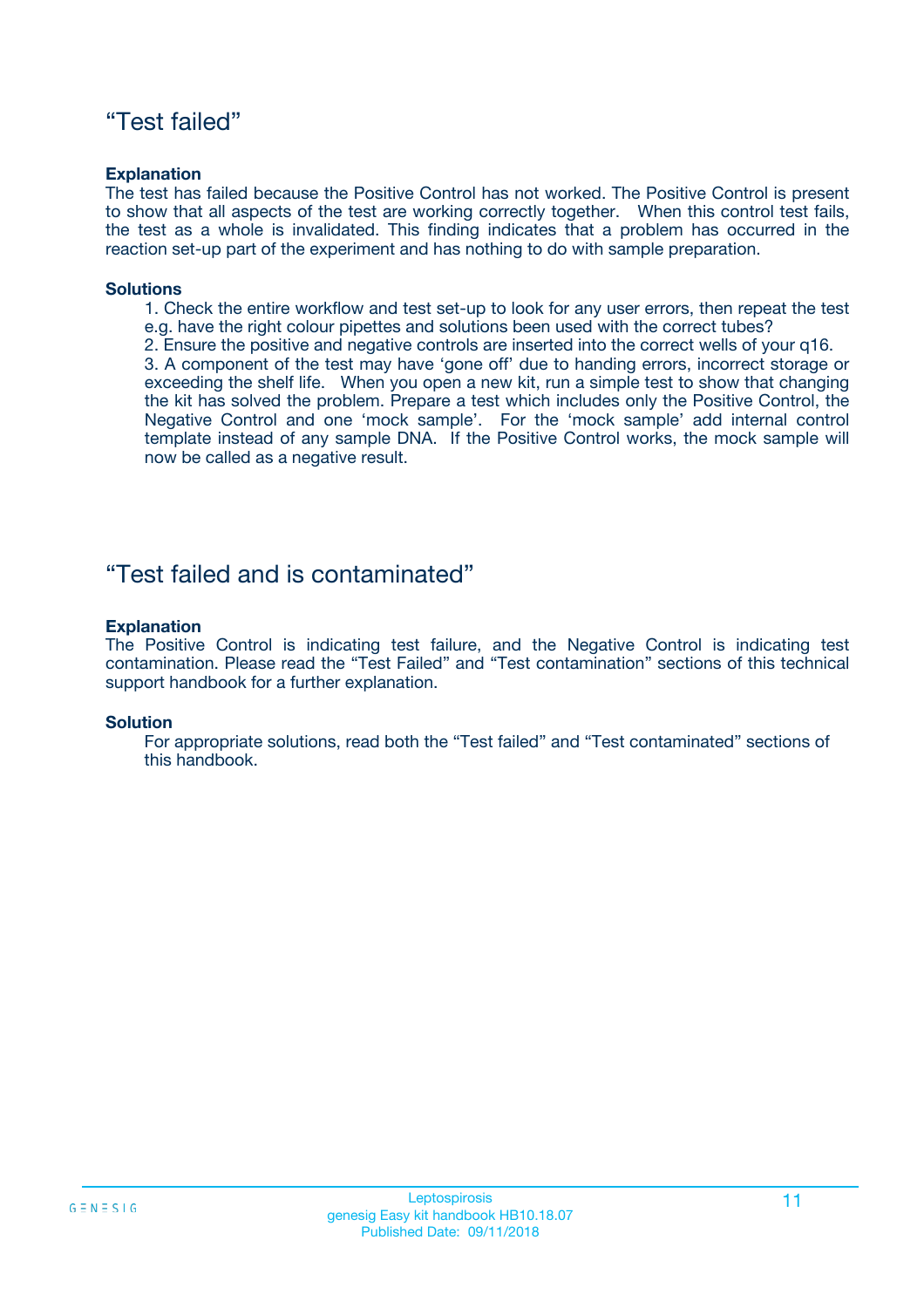## **Leptospirosis**

Leptospirosis is a bacterial zoonotic disease caused by spirochaetes of the genus Leptospira. Spirochaetes are Gram-negative bacteria, which have long, helically coiled cells with distinctive axial filaments, which run lengthwise between the cell membrane and outer membrane. These cause a twisting motion which allows the spirochaete to move about.

Leptospirosis is transmitted by contact with infected blood and other bodily fluids. This can include food or water contaminated with urine from infected animals. Treatment is aimed at suppressing the causative bacteria using antibiotics and fighting possible complications.

In animals the disease most commonly causes damage to the liver and kidneys. Vasculitis can occur, causing edema. Myocarditis, pericarditis, meningitis, and uveitis are also possible sequelae. Vomiting, fever, failure to eat, reduced urine output, unusually dark or brown urine, and lethargy are also indications of the disease.

In humans, leptospirosis can cause many symptoms although in some cases can be asymptomatic. The disease is biphasic with symptoms appearing after a 4-14 day incubation period.

Initially the disease presents with flu-like symptoms (fever, chills, myalgias and intense headaches), which resolve leaving the patient briefly asymptomatic before the onset of the second phase. This is characterised by meningitis, liver damage (causing jaundice), and renal failure. Only 1 in 10 cases are classified as severe (i.e. leading to complications), but approximately 5-50% of these cases are fatal.

The causative bacterium has 5 different serovars that are disease causing, with other (less common) infectious strains. Genetically different leptospira organisms may be identical serologically and vice versa, leading to difficulties in strain identification.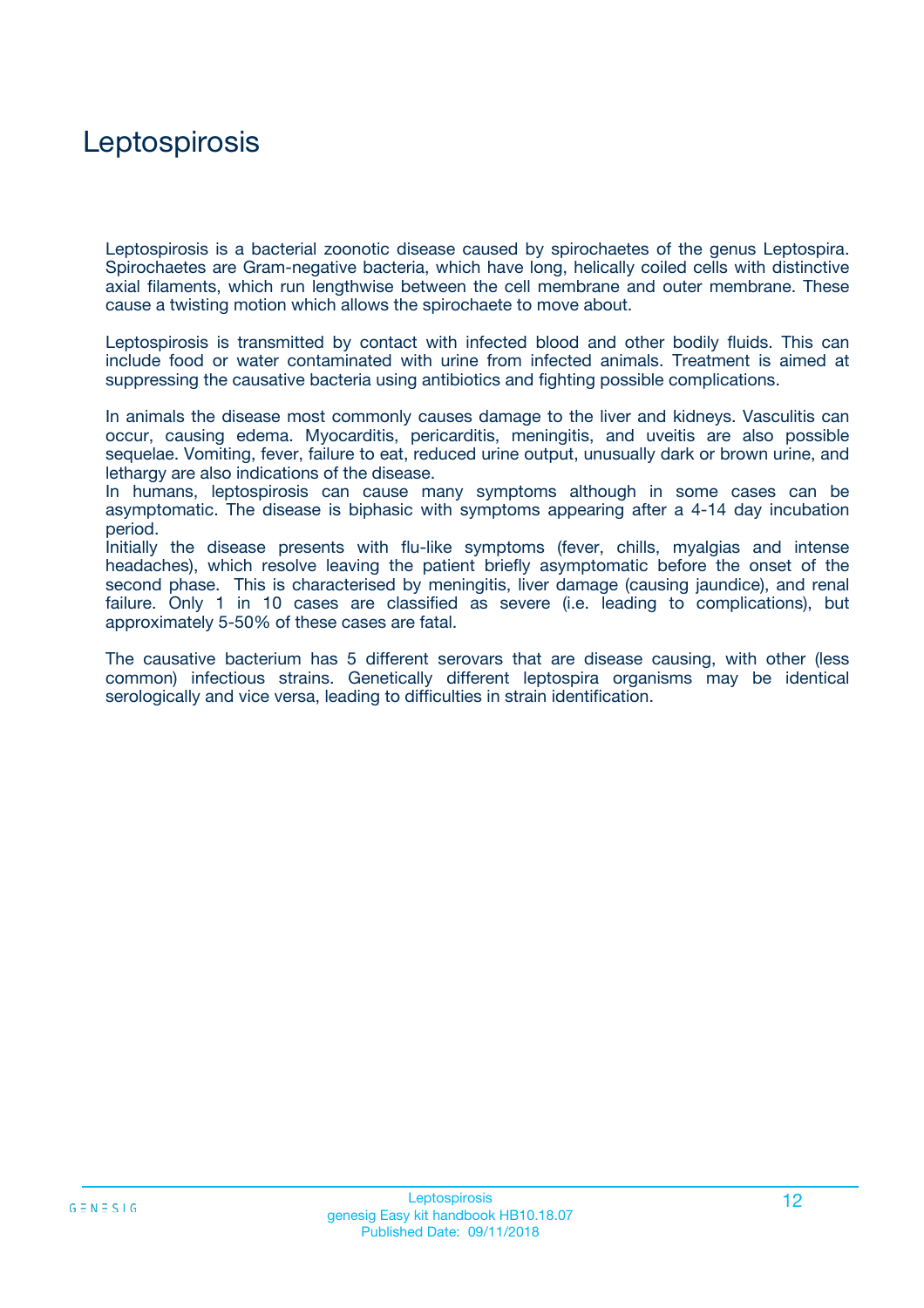# **Specificity**

The Primerdesign genesig Kit for Leptospirosis (Leptospirosis) genomes is designed for the in vitro quantification of Leptospirosis genomes. The kit is designed to have a broad detection profile. Specifically, the primers represent 100% homology with over 95% of the NCBI database reference sequences available at the time of design.

The dynamics of genetic variation means that new sequence information may become available after the initial design. Primerdesign periodically reviews the detection profiles of our kits and when required releases new versions.

The primers have 100% homology with over 95% of reference sequences in the NCBI database (including those listed below) and therefore have a very broad detection profile

AM937000.1, DQ286418.1, AY776294.1, AY609332.1, AY609329.1, AY609327.1, AY609325.1, AY609324.1, AY609321.1, AY461909.1, AY461908.1, AY461907.1, AY461905.1, AY461903.1, AY461902.1, AY568679.1, AY442332.1, DQ149595.1, AE010300.1, AF366366.1, U89708.1, AF245281.1, AB094436.2, AB094435.2, AB094433.2, AE016823.1, DQ343231.1, AY776293.1, AY609333.1, AY609328.1, AY609326.1, AY461920.1, AY461910.1, AY461906.1, AY461904.1, AY461901.1, AY423075.1, DQ092412.1, AF181553.1, AJ580493.1, AB094437.2, AB094434.2, AY223718.1, AY609323.1, AY461919.1, AY461918.1, AY461917.1, AY461916.1, AY461915.1, AY461914.1, AY461913.1, AY461912.1, AY461911.1, AF181556.1, AF121192.1, CP000350.1, CP000348.1, DQ286417.1, AY609331.1, AY461930.1, AY461899.1, AY461895.1, AY461893.1, AF181554.1, EU526390.1, EU526389.1, EU293442.1, EU293441.1, DQ320625.1, DQ286415.1, AY609330.1, AY609322.1, AY461929.1, AY461900.1, AY461898.1, AY461897.1, AY461896.1, AY568680.1, DQ286416.1, AY461894.1, AY776292.1, AY461928.1, AY461927.1, AY461926.1, AY461925.1, AY461923.1, AY461922.1, AY461921.1, AF181555.1, AY763509.1, AM936999.1, AY461924.1, EU293443.1,

If you require further information, or have a specific question about the detection profile of this kit then please send an e.mail to enquiry@primerdesign.co.uk and our bioinformatics team will answer your question.